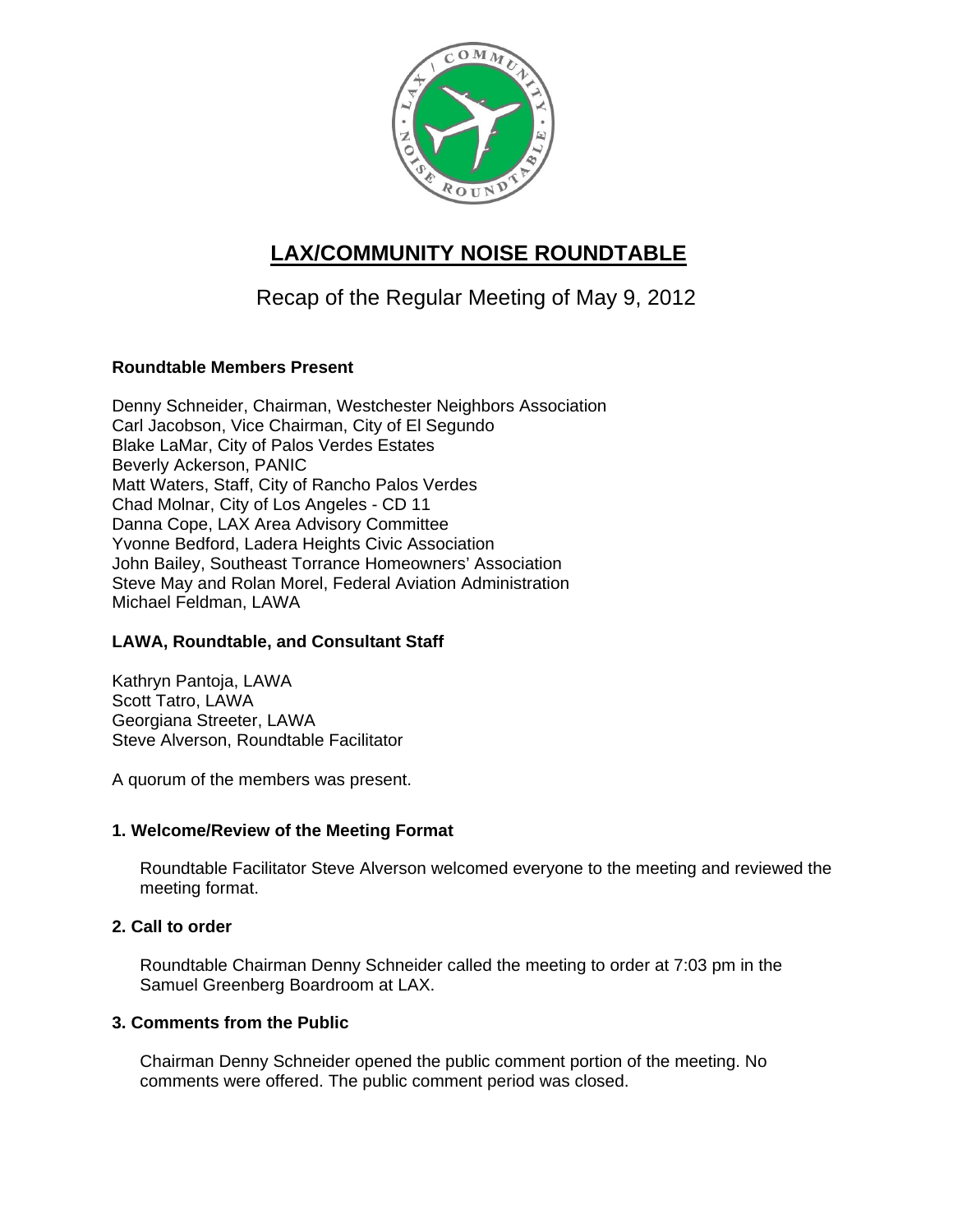Member Ackerson mentioned that she had heard a lot of aircraft over the Peninsula. She made calls to the FAA and it stopped.

## **4. Consideration of New Membership Request from Southeast Torrance Homeowners Association**

The Roundtable considered the membership request by the Southeast Torrance Homeowners' Association (SETHA). Member Cope moved and member Ackerson seconded that the Roundtable accept the SETHA's membership request. The motion carried unanimously.

Chairman Schneider requested that a Roundtable Member binder be provided to SETHA representative John Bailey at the July meeting. He also requested that an updated membership roster reflecting the recent membership changes be provided to the members at the July meeting.

#### **5. Work Program Item B5: Status Report on Soundproofing Program**

LAWA staff member Scott Tatro provided a briefing on the status of LAWA's Land Use Mitigation Program (LUMP). Scott explained that LAX has an approved Federal Aviation Regulation Part 150 Noise Compatibility Program (NCP), which permits LAWA and the affected jurisdictions to apply for noise mitigation funding from the Federal Aviation Administration's Airport Improvement Program. LAWA also provides supplemental funding for residential sound insulation programs and some school programs.

[For clarification, please note that the LUMP program provides funding to the affected jurisdictions and school districts to insulate homes and schools within the 65 CNEL noise contour. Each jurisdiction can also apply for additional noise mitigation funding from the FAA as part of the approved Part 150 NCP.]

Scott reviewed the typical sound insulation techniques and the target interior noise level (45 CNEL) and decibel reduction (5 decibels) as well as the parameters of the residential acquisition programs. Scott explained that there are six separate programs at LAX: four residential and two school districts. [Please note that residential sound insulation programs are managed by the affected jurisdictions (Cities of Los Angeles, El Segundo, Inglewood and County of Los Angeles), while school sound insulation programs are managed by the affected school districts (Lennox and Inglewood School Districts).]

Member Cope said that she understood that there were issues with schools in the Los Angeles Unified School District (LAUSD) and wasn't sure if they had received sound insulation. Scott said that there was a settlement years ago where LAWA provided funding and received easements over all of the schools, so the LAUSD schools are considered compatible. He also went over the program's regulatory guidance, which includes federal, state, and Los Angeles Board of Airport Commissioners' guidance as well as direction from the 2006 Stipulated Settlement Agreement and the 2005 Community Benefits Agreement.

Scott provided a status update for each of the jurisdictions' residential sound insulation programs in detail including the total funding to date, the number of units completed, the number of units remaining, and the average cost per unit.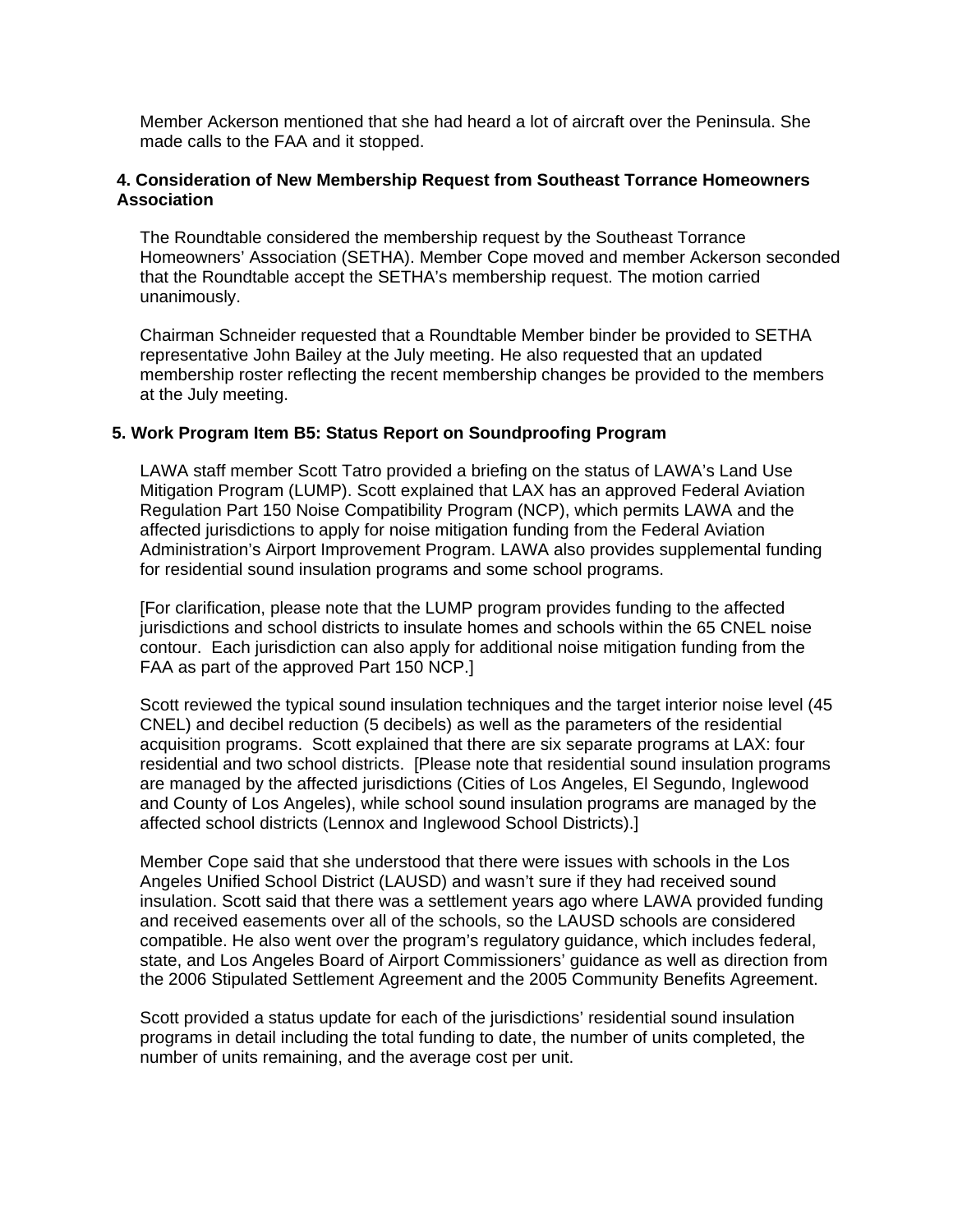Scott then reviewed the two school programs. He explained that per the Settlement Agreement with Lennox School District, thirteen (13) schools will receive up to \$111 M in treatments. FAA has approved a Passenger Facility Charge (PFC) application of \$35 M to be used on this program. Lennox School District has received \$11.2 M to date for sound insulation.

A separate Settlement Agreement with Inglewood School District provides for up to \$118 M for ten (10) schools within that District. LAWA is working with the district to obtain the information required to complete the PFC application in order to receive funding

Chairman Schneider remarked that a hurdle for homeowners is that homes need to be brought up to code before they can receive treatment. Chairman Schneider asked if new homes would receive treatment. Scott said that new construction must be built to the current building code, which means they would already meet the 45 CNEL requirement and therefore would not be eligible.

Member Ackerson asked when the Inglewood School District PFC application would be completed. LAWA representative Mike Feldman said that LAWA is doing everything possible to work with the Inglewood School District to get the PFC completed and approved. Member Ackerson added that sometimes school districts need help. LAWA representative Feldman said the school districts can reach out to LAWA for any assistance they need. Member Ackerson suggested that perhaps an outline could be provided to the Inglewood School District. LAWA representative Feldman replied that the approved Lennox PFC application had been provided to the Inglewood School District.

Member Molnar asked that the presentation be e-mailed to the members. Scott Tatro replied that all of the presentations would be available on the LAX Roundtable website a few days after the meeting.

Member Molnar also said that Council District 11 is hearing from new homeowners that would like to be in the program, but have been told their applications were submitted after the deadline. Scott Tatro said that LAWA must make a good faith effort to reach out to homeowners and they have made multiple notifications. LAWA representative Feldman added that the program is voluntary, so LAWA cannot force people to sign up.

Chair Schneider said that soundproofing wears out and would like to know if there will be funding in the future for the replacement of worn out treatments. Chairman Schneider said that he understands that the FAA had funded a study in Boston and asked FAA representative Steve May if he would follow-up on this issue. Roundtable Facilitator Steve Alverson said that since there are still many homes to be treated at airports throughout the United States, it will likely be many years before funding would be available to repair previously treated homes.

Member Ackerson said that a study had been performed that indicated that there were cancer clusters near LAX and that young baby's lungs were not developing due to air quality issues. LAWA Representative Feldman reminded the members that the Roundtable is charged with addressing noise issues not air quality issues, but since topic had been raised, he wanted the Roundtable to know that LAWA was undertaking the largest and most comprehensive air quality study near an airport in the United States ever. He said the results would be available in early 2013. Representative Feldman added that it is important to keep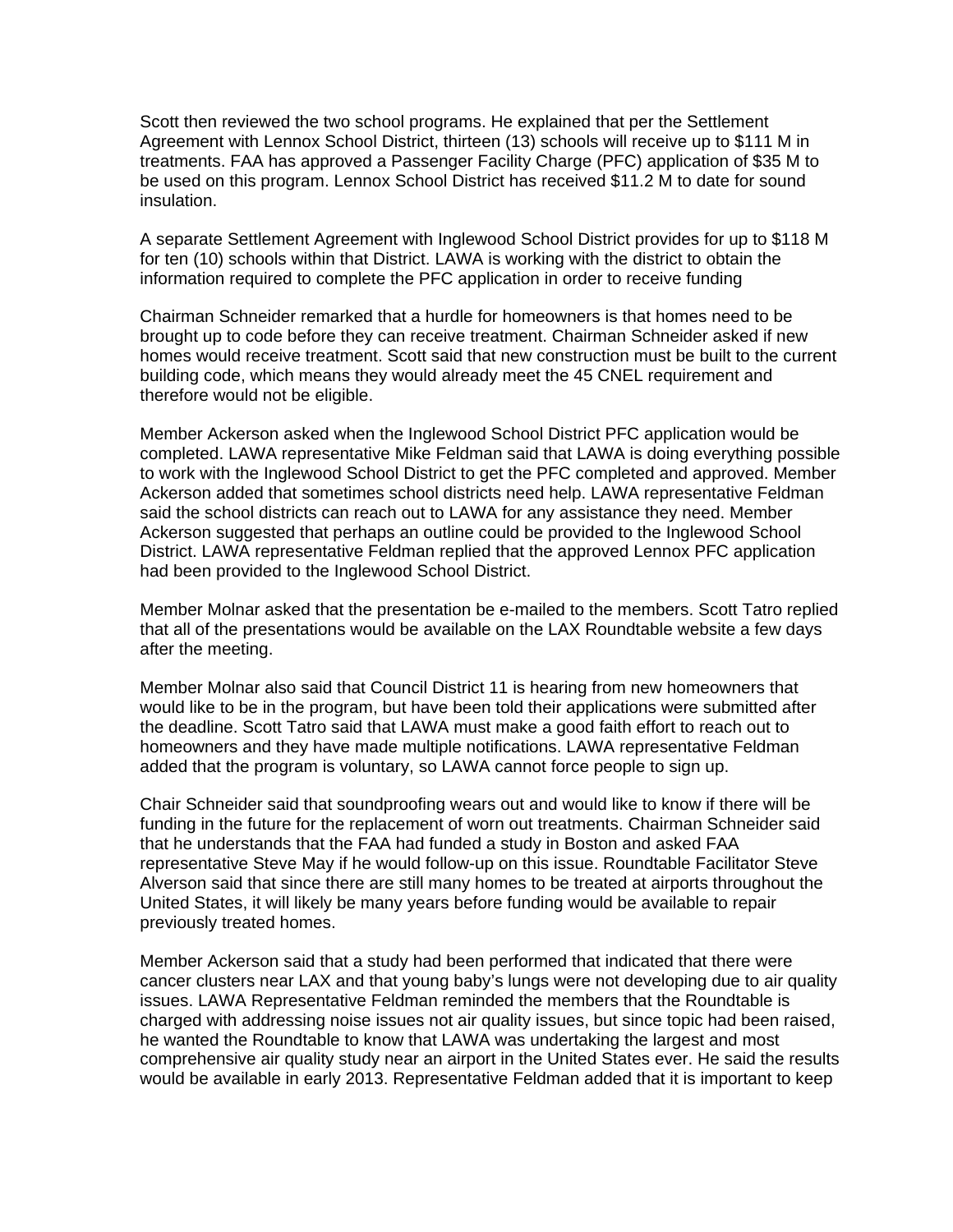in mind that there are many air emission sources in the vicinity of LAX including refineries, the freeways, and other stationary sources.

Persons interested in reviewing Scott's full Status Report on Soundproofing Program presentation may access it in the "Presentations" section of the LAX Roundtable website.

#### **6. Aviation Noise 101**

Roundtable Facilitator Steve Alverson provided a presentation on the basics of aviation noise that was intended to serve as a primer for new Roundtable members and a refresher for Roundtable members that have been involved for many years. Steve covered the following topics in his presentation: Aircraft Noise Roles and Responsibilities; Regulatory Framework; Aircraft Noise Metrics; Quantifying Noise Exposure; Propagation of Noise; and Noise "Rules of Thumb".

Persons interested in reviewing Steve's full Aviation Noise 101 presentation may access it in the "Presentations" section of the LAX Roundtable website.

#### **7. Windsor Hills Noise Investigation**

Since Member JoAnn Williams who had requested an investigation of aircraft noise in Windsor Hills was absent, Chairman Schneider entertained a motion to table the presentation until the July meeting. Vice Chair Jacobson made the motion, which was seconded by member Cope and carried unanimously.

## **8. Aviation Noise News Update**

Steve Alverson gave a presentation on several current aviation noise news topics. Steve reported on FAA's 2012 Plan on NextGen implementation, which includes specific goals including the creation of tailored arrivals for aircraft arriving from oceanic crossings, a user consultation program to receive input from stakeholders, and a financial incentive program for aircraft that are first equipped with NextGen technology. The complete implementation plan can be found at: www.faa.gov/nextgen/implementation/plan.

Steve also reported on discussions at the 2012 U.C. Davis Aviation Noise and Emissions Symposium indicating that Satellite-based Performance-Based Navigation (PBN) procedures need to be created as a collaborative process between airports and communities. It was also noted that Congress set June 30, 2015 as the deadline for having all RNP/RNAV procedures in place at 35 of the Country's busiest airports.

As has been discussed with the Roundtable in the past, Steve reported that the FAA and Council on Environmental Quality (CEQ) are trying to determine how to comply with Categorical Exclusion language in the recently passed FAA funding reauthorization bill. The bill requires that the FAA Administrator give CATEX's from environmental review to PBN procedures if they result in reductions in fuel consumption, CO2 emissions, and noise. The CATEX provision requires the FAA to measure fuel, CO2, and noise on a *Per Flight Basis* against operations on existing instrument flight procedures.

Finally, Steve discussed the policy statement issued March 28, 2012 by the FAA's Office of Environment and Energy that detailed the conditions under which the agency's new Aviation Environmental Design Tool (AEDT) must be used in place of older emissions and noise